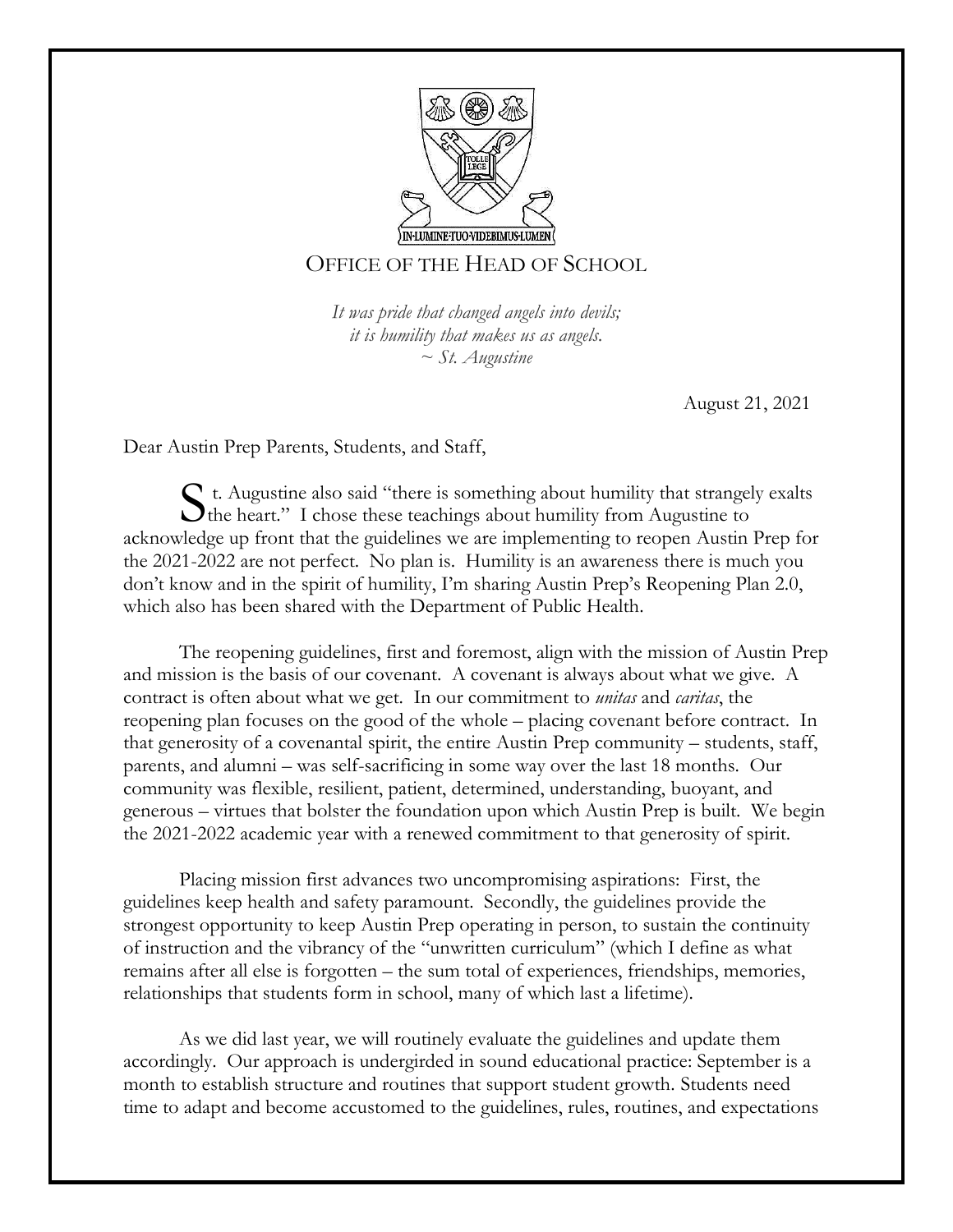that arrive with a new school year. Around October 1st, we can begin to make adjustments as needed.

As we collect vaccination information from students and staff and reach a level supported by the epidemiologists from [Fusion Cell](https://fusioncell.com/) who have been advising us since the beginning of the public health emergency, we will reevaluate our protocols.

#### **Masks**

- Masks are required for everyone while indoors (classrooms, hallways, common areas, etc.). This requirement includes indoor athletic events.
- Masks are required on all transportation provided by Austin Prep.
- Masks may be removed in the dining hall while eating lunch.
- Teachers who are fully vaccinated and can maintain at least 6 feet of distance, at their discretion, may remove their masks while teaching. In the event there is a unique circumstance or medical need, accommodations can be made through the Academic Office.
- Masks are not required outdoors. Teachers are encouraged to bring their classes outdoors as their lesson planning permits.

### **In-Person Instruction for All Students**

- Students learn best in person. To that end, remote learning is not an option for the 2021-2022 academic year.
- In the event Austin Prep is shutdown as a result of a government order or public health situation, we will transition to remote learning for all students as we demonstrated when the pandemic began.

### **Daily Wellness Check**

- All students and staff are required to review the symptom checklist on a daily basis.
- Those who are not feeling well are required to stay home until they are symptom free.

### **Social Distancing**

- Students and staff should maintain appropriate distancing, ideally a minimum of 3 feet.
- We have maintained appropriate desk spacing and reduced capacity in classrooms.
- We have added a fourth lunch period to reduce density in the dining hall.

### **Enhanced Cleaning and Hygiene**

Austin Prep will continue to implement enhanced cleaning protocols on campus.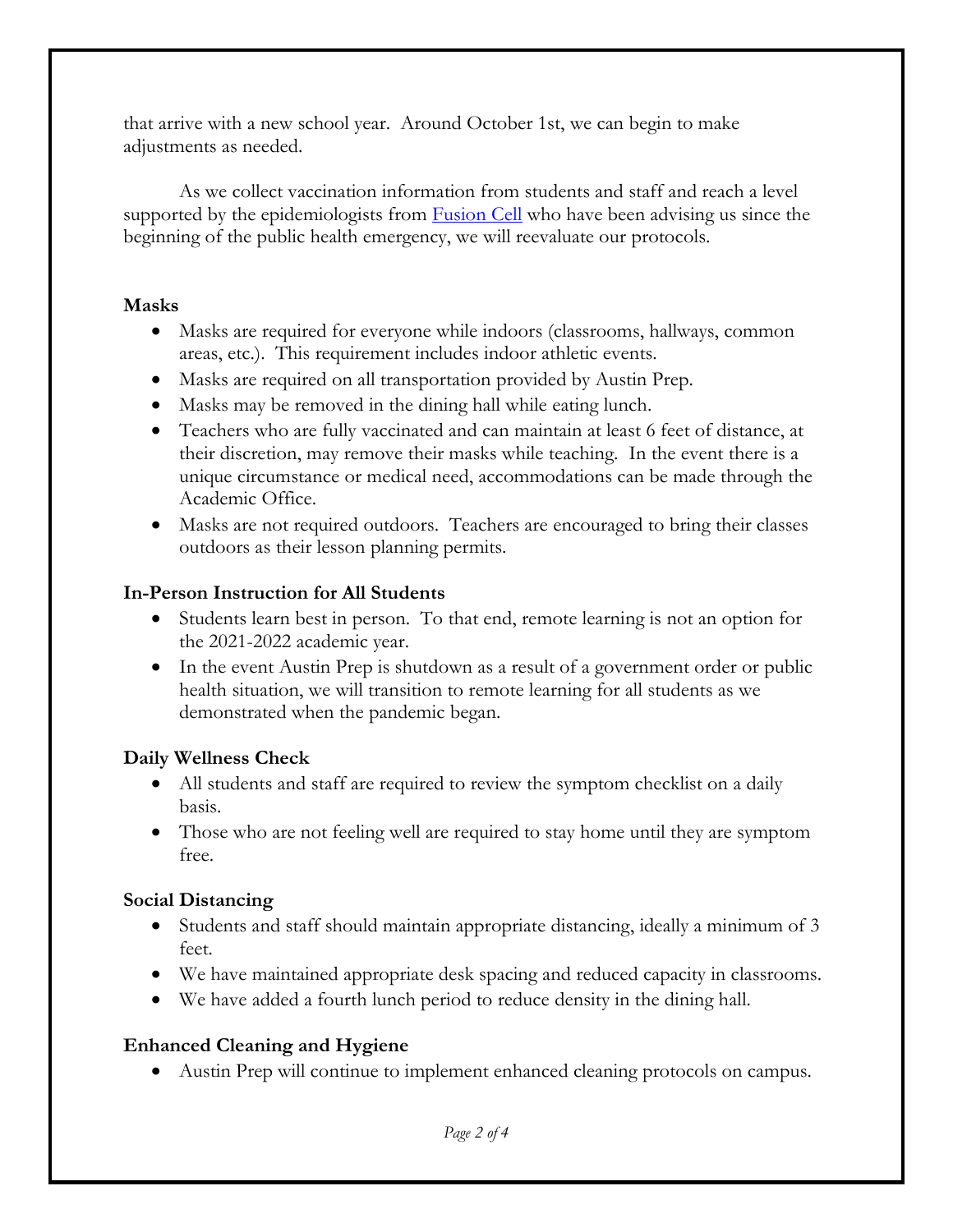- Touchless hand sanitizing dispensers are located throughout campus, including at dining hall serving stations.
- Students and staff are reminded to sustain the healthy practice of routinely washing their hands for at least 20 seconds, especially before eating.

## **Dining Hall**

- All dining hall operations and procedures are in compliance with the requirements of the Reading Department of Public Health.
- We will resume self-service in the dining hall.
- Students and staff are required to wear masks while moving about the dining hall, including waiting in line for food or drinks.
- Masks may be removed only while eating.

## **Quarantining and Covid-19 Exposure**

- Per current public health guidelines, fully vaccinated individuals who are exposed to an individual with confirmed Covid-19 do not have to quarantine as long as they remain symptom free.
- Vaccinated individuals who are experiencing Covid-19 symptoms cannot return until they have produced a negative Covid test and are symptom free.
- Unvaccinated individuals will be required to quarantine for 7 days from the date of exposure and produce a negative Covid-19 test that was administered on day 5 or later. (Quarantined individuals may return on day 8 provided there is a negative test result).
- Covid-19 positive individuals (both vaccinated and unvaccinated) must quarantine for a minimum of 10 days.

# **Contact Tracing**

- Austin Prep will continue to conduct contact tracing in cooperation with public health authorities and quarantine students and staff as needed.
- Austin Prep will once again utilize the contact tracing app, **Trace Innovations**. All students and staff are required to activate and keep the app running during the school day.
- Failure to comply with this requirement is considered a major violation of community expectations pursuant to the student code of conduct and the employee handbook.

# **Covid-19 Vaccinations**

- There is no vaccination requirement at this time.
- Students and staff are strongly encouraged to get vaccinated for Covid-19.